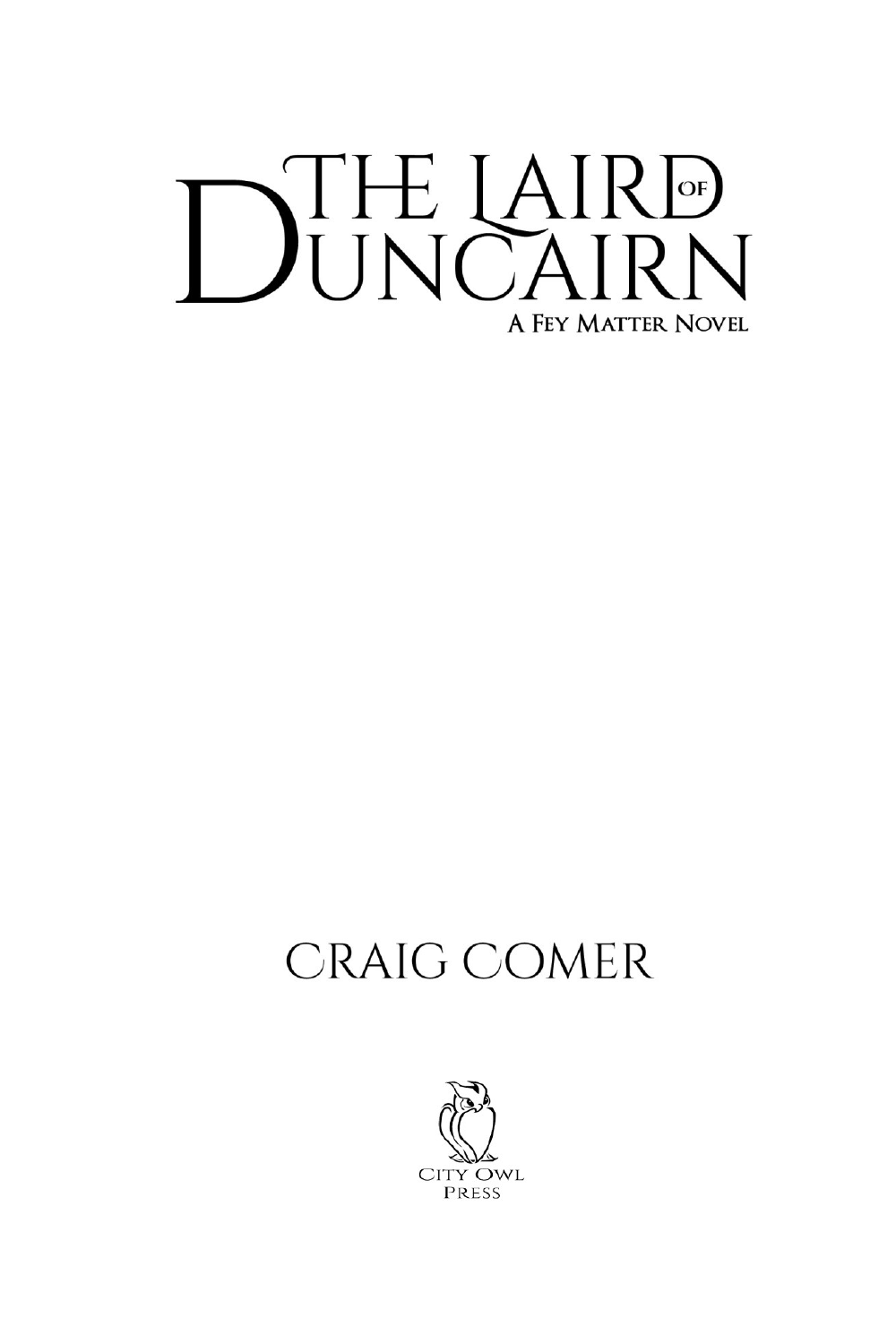This book is a work of fiction. Names, characters, places, and incidents either are products of the author's imagination or are used fictitiously. Any resemblance to actual events or locales or persons, living or dead, is entirely coincidental and not intended by the author.

THE LAIRD OF DUNCAIRN A Fey Matter Novel

CITY OWL PRESS www.cityowlpress.com

All Rights reserved. Except as permitted under the U.S. Copyright Act of 1976, no part of this publication may be reproduced, distributed, or transmitted in any form or by any means, or stored in a database or retrieval system, without the prior consent and permission of the publisher.

Copyright ©2017 by Craig Comer.

Cover Design by Muhammad Asad at Photo Arena. All stock photos licensed appropriately.

Edited by Heather McCorkle.

For information on subsidiary rights, please contact the publisher at info@cityowlpress.com.

Print Edition ISBN: 978-1-944728-16-8

Digital Edition ISBN: 978-1-944728-26-7

Printed in the United States of America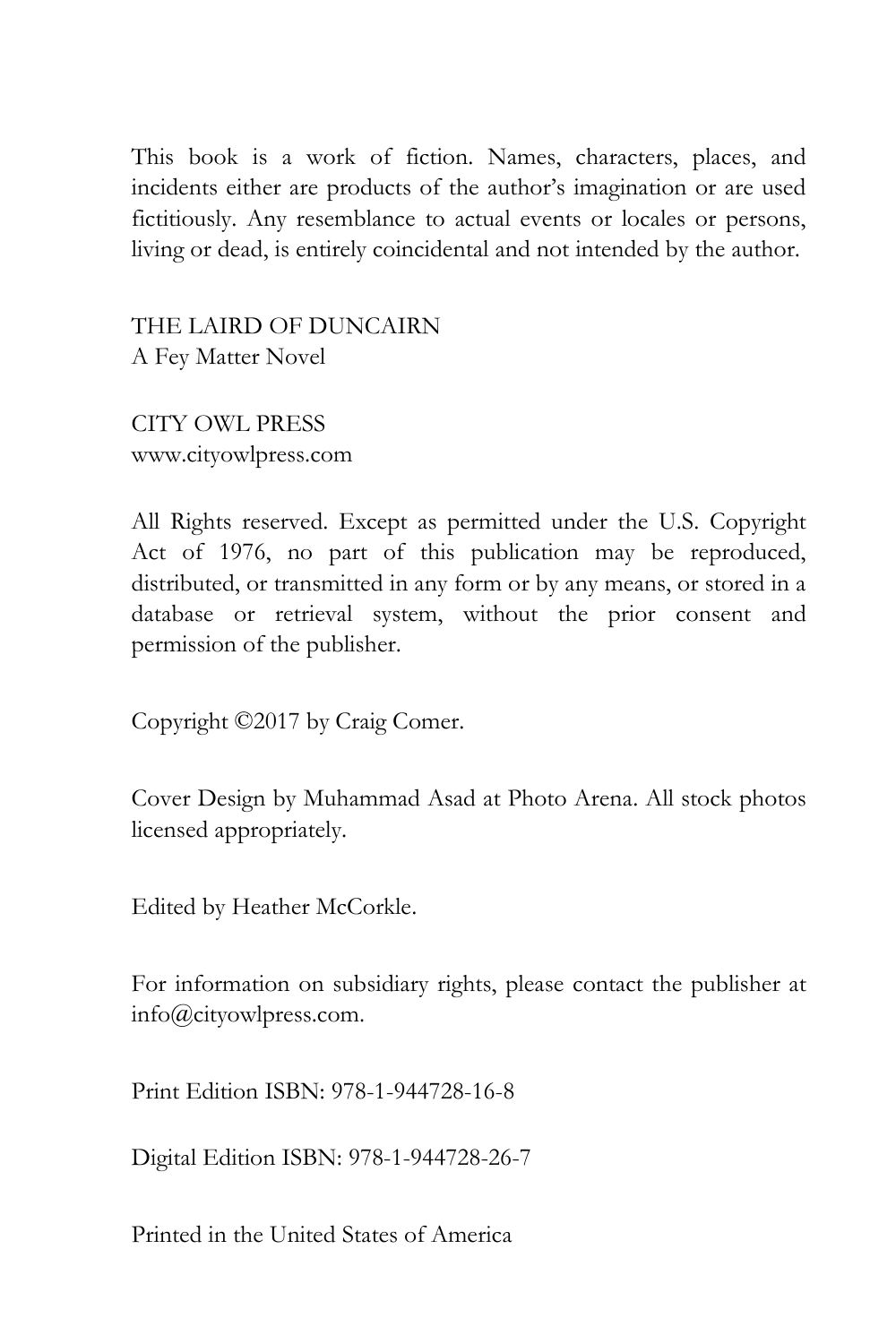*For Martina,*

*who inspired this book, and whose love, support, and patience I could not do without. I love you always and always ever more.*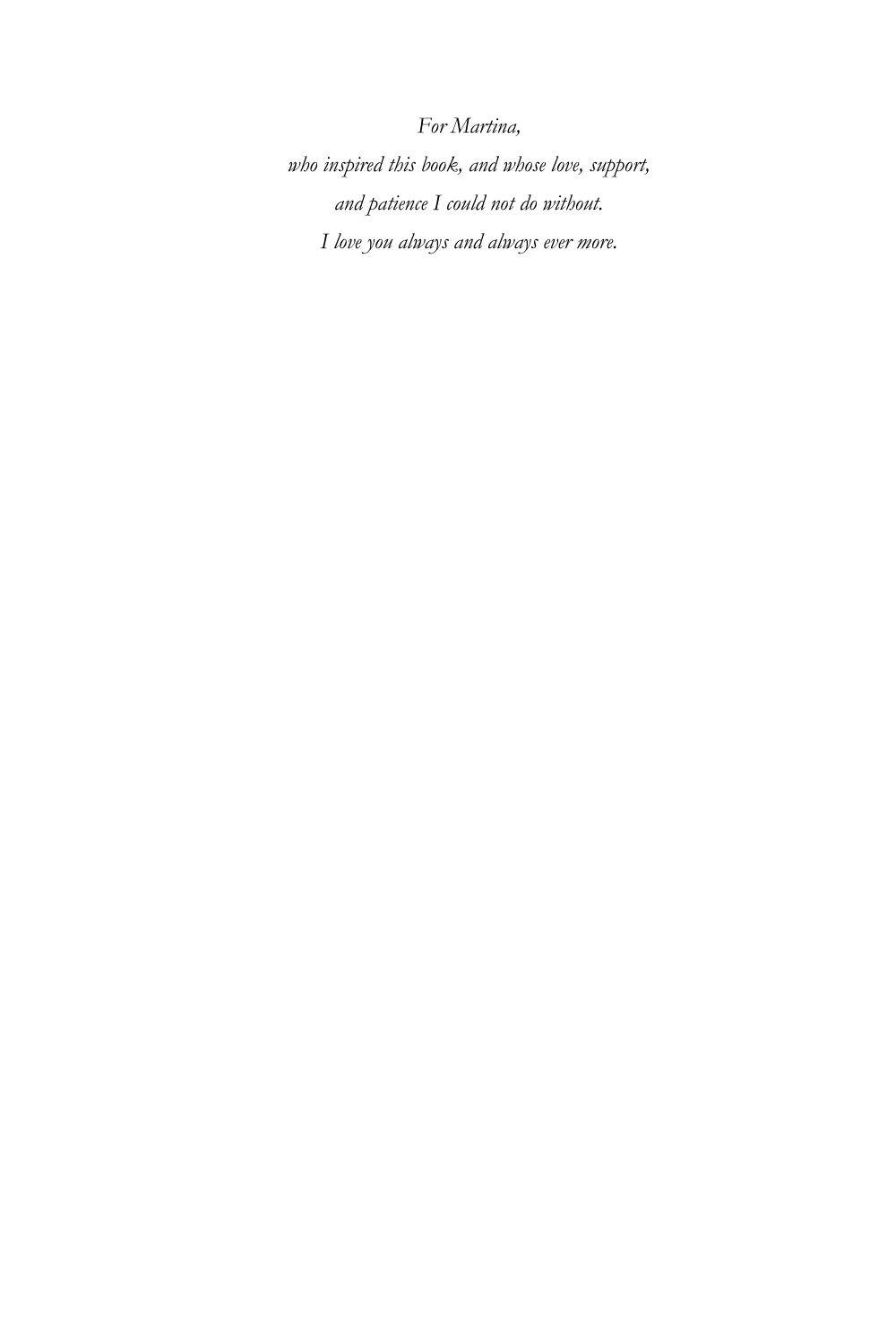# **Praise for the Works of Craig Comer**

"For a heroic fantasy novel written by not one, not two, but three authors - Garrett Calcaterra, Craig Comer, and Ahimsa Kerp - THE ROADS TO BALDAIRN MOTTE is a surprisingly well-structured, remarkably cohesive tale that actually benefits from the different voices, without seeming fragmented."

– *Bob Milne, Beauty in Ruins*

"In THE ROADS TO BALDAIRN MOTTE, three perilous adventures are tied to the same epic war, with different people from different walks of life, but, clearly in the same lands, at the same time, speaking the same language, right down to the swear words. It was graphic and captivating. I couldn't put it down."

– *GoodReads Reviewer*

"In THE LAIRD OF DUNCAIRN, each character is unique and has a back story that allowed me to develop attachments to them. The story is very well developed and is told in a way that grabs you from the beginning. As the heroine, Effie, comes to know her race's past, she develops abilities that surprise herself, her companions, and her enemies...This book was a great read. I cannot wait for the sequel!"

– *Rita Cline, ARC Reader*

"Excellent story-telling and well-rounded characters makes this a thoroughly enchanting tale of a strong yet compassionate female protagonist in a man's world. I was particularly enthralled by the geography and the period, incredibly well researched and invoked. Loved THE LAIRD OF DUNCAIRN, couldn't put it down."

– *Gillian Balharry, Reviewer*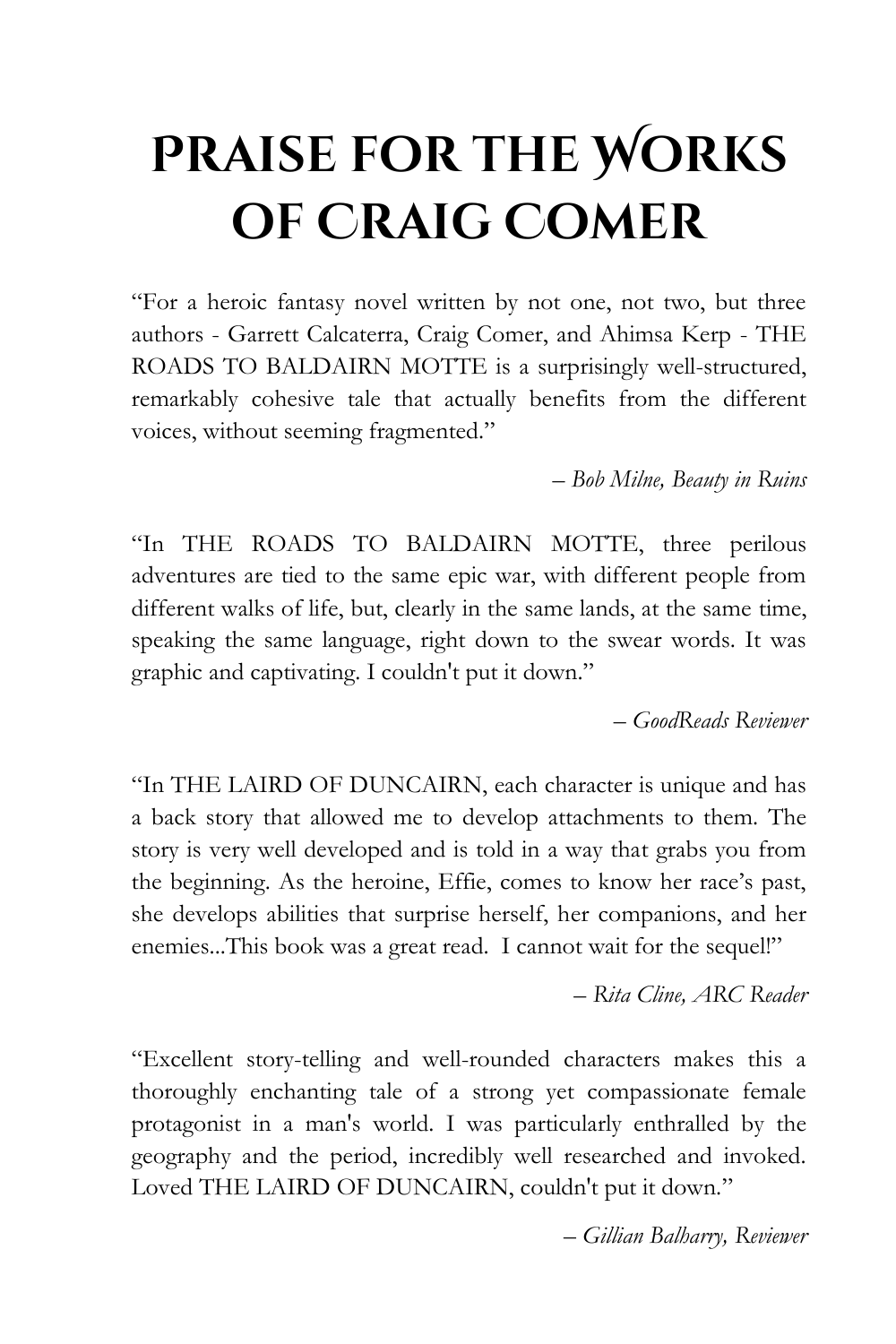#### **SCOTLAND, 1882**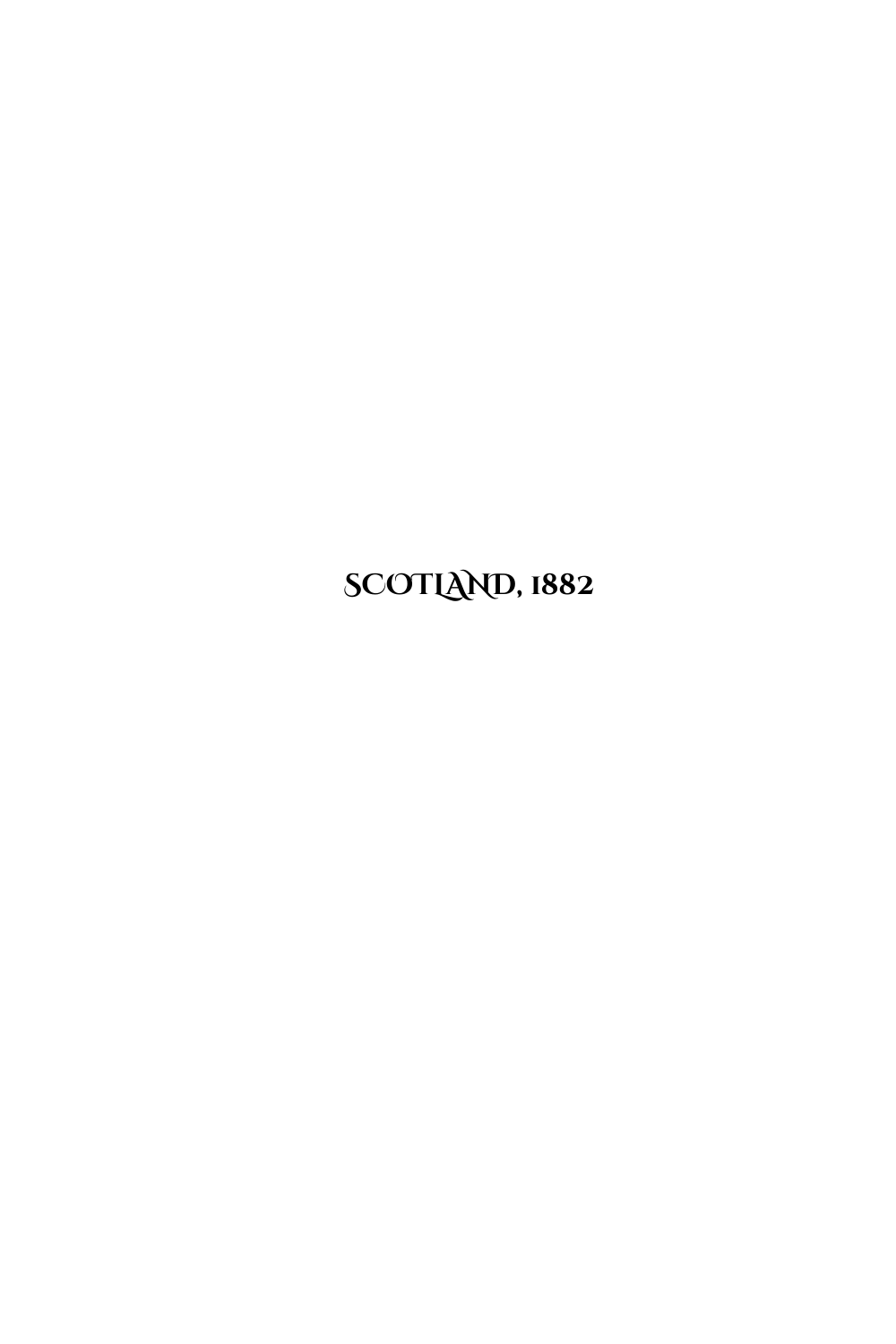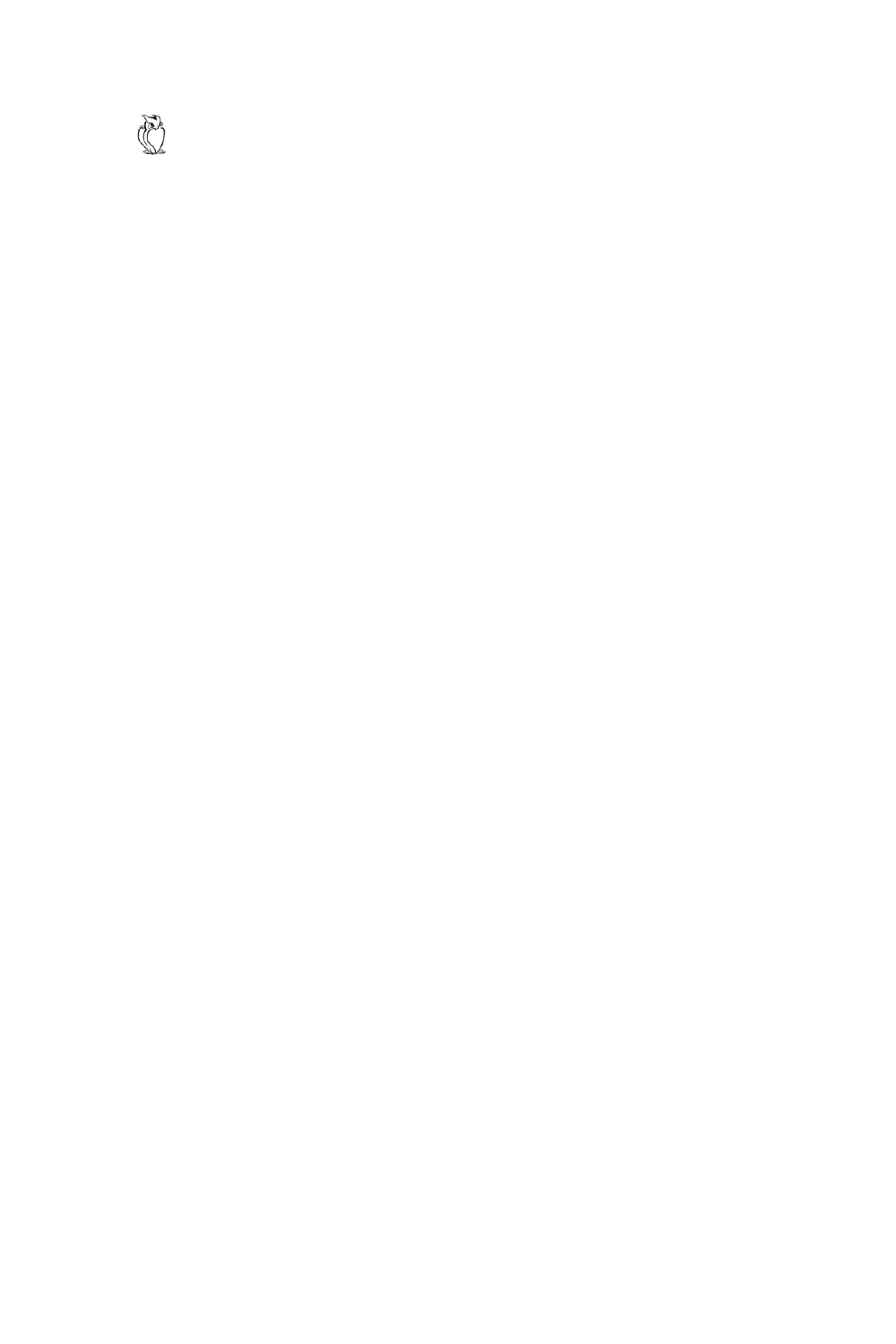## **CHAPTER 1**

ffie exposed her hand to the growling bear. Her fingers found Rorie's head and gave him a EI few soothing strokes behind the ears. A rumble came from deep in his gullet, as fierce as his wee body could muster. Frigid wind blasted them as they hid behind a large boulder atop the crown of Ben Nevis, the highest peak in the Highlands. A stranger had come to speak with her employer, Thomas Stevenson. Not an odd occurrence, but for a fortnight Rorie had groaned and whined, pawing for her attention as if disturbed by dark thoughts, trying to plead with her that something was amiss. And now that the stranger had come, Rorie's discomfort had turned into malice.

"If only I could peer into that head of yours and see what the fuss is about," she said, planting her hands firmly on her hips.

Rorie squatted on his haunches with a big huff, turning his head away. Though preferring the wild of the forest, he behaved himself around others when she asked. And only because it was she who asked. The bond had something to do with her Sithling blood, but Effie couldn't explain how it worked. It was as much a mystery to her as any of the uncanny bonds she'd made with woodland creatures, lazy housecats, and goofy hounds over the years. As much a mystery as why the queen and all the lords of London abhorred her kind, though she'd done nothing to warrant their wrath.

Rorie had been loyal to her ever since she'd convinced Stuart Graham to rescue him from a carnival the prior year, saving him from a brutal—and probably short—life of baiting. But he'd never acted so ill-tempered. Had the stranger come to take him away? Or was it she who should be fearful? By sight alone, the stranger wouldn't know her for a Sithling. Short of stature, with a young woman's curves and chestnut locks clipped about the shoulders, she lived her life amongst the Scots all but unnoticed, the truth of her mixed fey blood hidden.

Yet such reliance on appearance was a false safety.

Her hair whipped about her face, blinding her until she swept it back. The lodge of the Scottish Meteorological Society perched only a short distance away, a cozy, timbered house well-weathered from years of driving gales. Its chimney puffed white smoke, teasing her with thoughts of hot tea and honeyed biscuits. But that was where Mr. Stevenson had taken the stranger, and he'd instructed her not to return until he bade her. She blew into her hands for warmth, vexed by the riddle of the strange visitor, unable to contain her curiosity any longer.

"I'm going for a closer look," she said to Rorie. "Wait here." Hoarfrost crunched as she shifted her weight and slunk forward. The frozen dew crusted the fern and bracken around the lodge,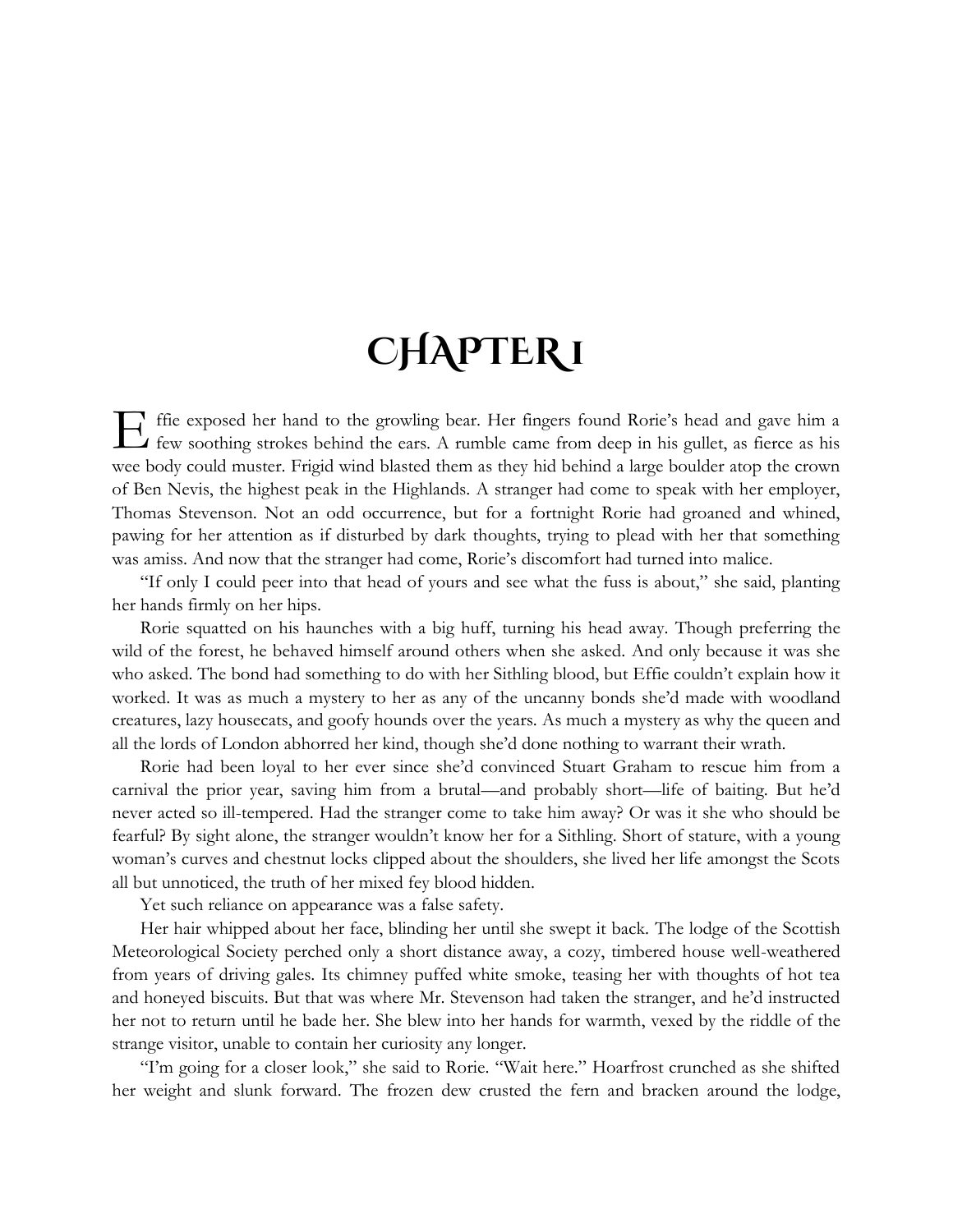radiating a cold that sank into her bones. Her olive-colored dress and drab woolen coat were serviceable enough, but they did little against the cutting winds atop the mountain, winds that drove in the damp air as if she wore nothing as all.

She understood why Mr. Stevenson wished her to hide. He was a man who believed in prudence. He would not jeopardize one of his great works, nor his reputation nor her safety, on the off chance a stranger would find her out. There were some who could recognize her fey nature if they stood close enough. The scientists of the day, many of whom had their pockets lined by London's coin, said fey blood corrupted the flesh, giving off an odor that some could smell. Catholics and Protestants alike said it was the sins of the fey that radiated a cloud of evil around them, allowing those pure of heart to perceive them. Other tales held that a fey's eyes glowed in the dark or that they would burst into flame if they touched iron. All of it seemed foolish to Effie. She drank her tea and let it pass the same way as anyone she'd ever met, regardless of their blood. How some knew her for a Sithling while most did not was as random as why some seeds took root and others wilted.

A whistle shrieked, drawing her attention. Next to the lodge, Mr. Stevenson's plans for a great observatory were coming to fruition. Steel beams braced half-raised walls as masons slathered on stone and concrete by the ton. The pipes of a steam crane shuddered, and a burst of gas exhaled as another beam was lifted into place, soaring thrice the height of a man to the workers waiting above. The construction was what had brought them to Ben Nevis, and Effie guessed the stranger would not have come if he weren't involved with the great project in some manner.

She stalked forward, half-crouched so the wind wouldn't stagger her, and reached the sill of one of the lodge's thick windows. Grabbing the smooth, lacquered wood for support, she peered through the glass into the lodge's main room. It held several tables of a dark and sturdy teak, and a stone hearth large enough for a royal estate.

The stranger stood with his back toward her. His coat and polished shoes bespoke a city, but not the odd leather cap with its flaps that clung tight around his ears. She didn't recognize the tartan on his trousers: blues, greens, and purples all jumbled together as if shouting at her. She recalled he'd driven his own steam carriage up the winding road, working the levers and knobs as if he were used to the task, an odd thing for a wealthy man.

"I will take your concerns into account, Mr. Crofter," said Stevenson. The window's frame had warped over the years, allowing her to hear him clearly. He stood by the hearth. A dark coat fit snugly around his stout frame, its wool threadbare from years of rugged service. His balding head held tufts of hair around the ears, yet they served to dignify his face rather than embarrass it.

"They are not just my concerns, Mr. Stevenson. They carry the weight of the Society. It is time to distance ourselves from such relations. Lord Granville will have his way, and you must choose where your loyalties lie—with the Society or with your fey friends."

Stevenson's face darkened. "We have pushed back these threats before and should not wilt so easily to tactics of hatemongering. Parliament has no grounds, and Lord Granville not enough allies."

A shadow moved from the corner of the room, and Stuart Graham's stocky frame came into view from where she crouched outside. The man's knee-length boots were coated in mud, a workman's badge he wore proudly, and his white locks curled in ringlets atop a face as cheery as it was round. "Bah, let us speak plain, Mr. Crofter. You knew of Mr. Stevenson's associations before you funded the observatory. It was his name alone which brought in enough benefactors to ensure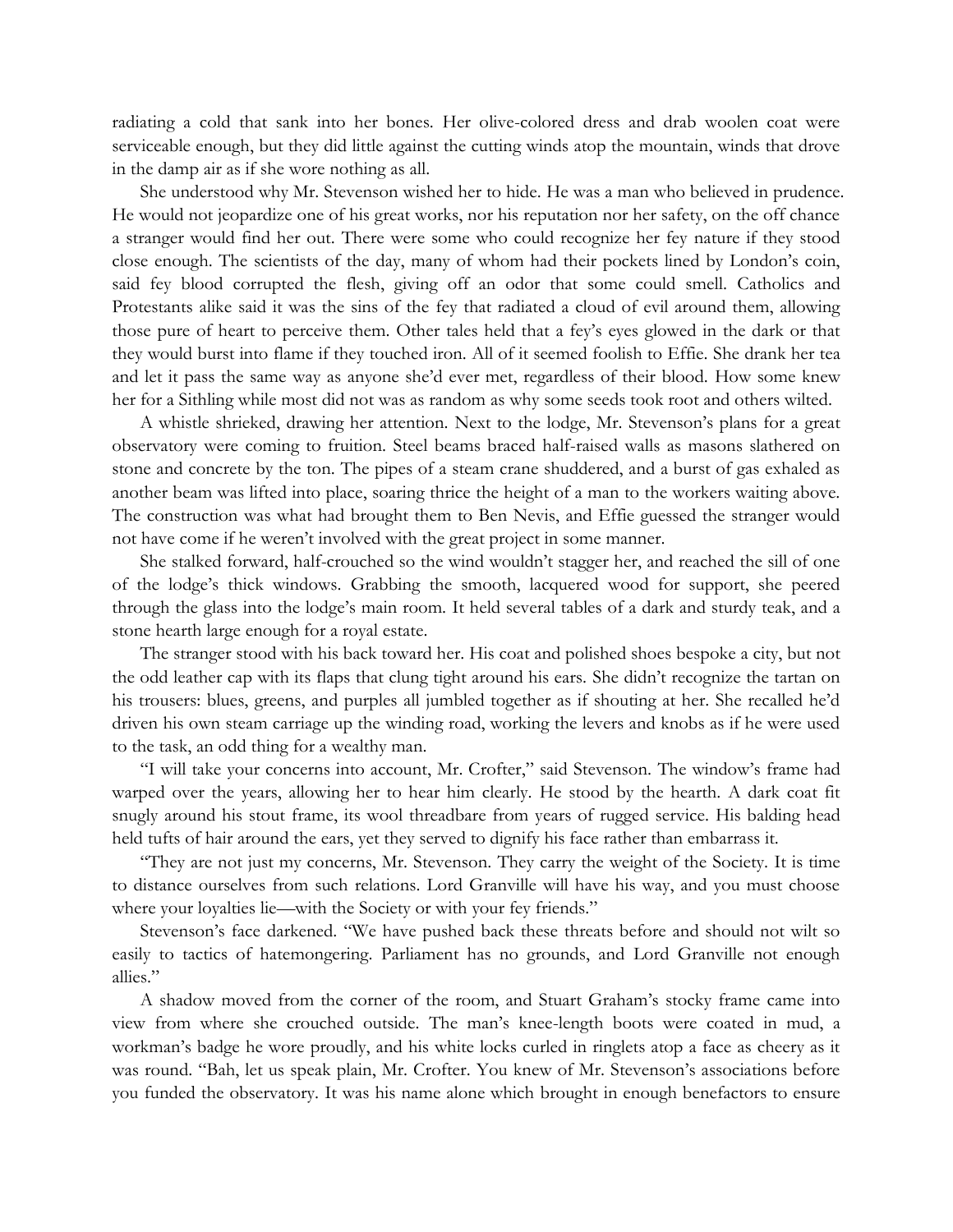the completion of construction."

Mr. Crofter grunted. "Do you think any of these benefactors will stand against the threat of an Inquiry? No, Mr. Graham, they will scatter like rats." The stranger turned to Stevenson. "You will do as we ask, or we will sever ties and throw you to the wolves. One noted engineer is easily replaced by another. Now I bid you good day." He slapped his gloves together and strode for the door.

Effie recoiled. The news from London must be dire for Mr. Crofter to speak to Stevenson as he had. She crept to the front corner of the lodge and watched the small yard of trampled grass where the stranger's carriage sat. Graham emerged from the lodge's main door. He pulled a worn and battered watch from his pocket and studied it before casting his gaze to the skies. Mr. Crofter came out on Graham's heels, walking cane thumping the dirt as he ambled. The pair exchanged a cordial nod, similar to one shared by passing gentlemen in a city street. Effie didn't understand such manners. It was clear Graham was in a foul mood and Mr. Crofter the cause of it, but they pretended like nothing cross had occurred between them.

Rorie wasn't as polite. A low growl came from behind the boulder where she'd left him, and the bruin's head popped into view, teeth bared. She waved at him to stay back, but the noise had already drawn Mr. Crofter's attention. He peered at the boulder, his eyes growing wide. He muttered something, a scowl on his face, before clambering into the waiting steam carriage. Graham stood stiffly while the other man brought the boiler into action. The carriage's engine was a monster of steel and wood, with copper tubes lashed in a lattice across its flank and a charred snout thrusting upward from its roof. With a parting nod, Mr. Crofter threw open the valve, and the carriage sputtered forth with a burst of burnt coal perfuming the air. Only when the squeaking of the carriage's axles had faded down the mountain road did Graham turn to stare right at Effie.

As he beckoned her, brooding clouds rolled over the surrounding hills, darkening the sky. The wind gusted, flapping his leather coat about his legs. Neither were good omens. She stood and crossed to him, her cheeks flushed in embarrassment. He greeted her with a grin forced from pursed lips, and he spoke in a rushed manner, barely taking a breath.

"Och, lass," he said. "You took a risk. If my waistcoat weren't as round as an ox, ye'd surely been seen. It's like to piss down any moment. Let's get into the warmth before it does. Mr. Stevenson wants a word."

Effie nodded sheepishly as the steam crane's whistle shrilled again. Black smoke belched from its boiler, the engine fighting the strain of the wind. But she needn't watch the work progress to know the shape of the observatory. Its structure had long been affixed in her head from the drawings she'd rendered of the project. That was her place in the endeavor. Stevenson had discovered her talent for depicting his designs years before when she was just a lost girl sheltering under his protection. She'd sought him out after the death of her mother, the famous lighthouse engineer who designed edifices powered by stardust—the glowing azure silt, forged by Fey Craft, that burned hotter than oil and slower than coal. Her eyes grew glassy. The time was a blurred memory that still haunted her dreams. She'd come close to starvation and almost succumbed to exposure. Worse, she'd been captured and beaten by the queen's Sniffers, those who hunted fey, and only managed to escape by sheer luck. Yet none of those trials compared to the sorrow of isolation, the sense that all her warmth and cheer had fled. That she was alone, the last of her family, nearly the last of the Sithlings.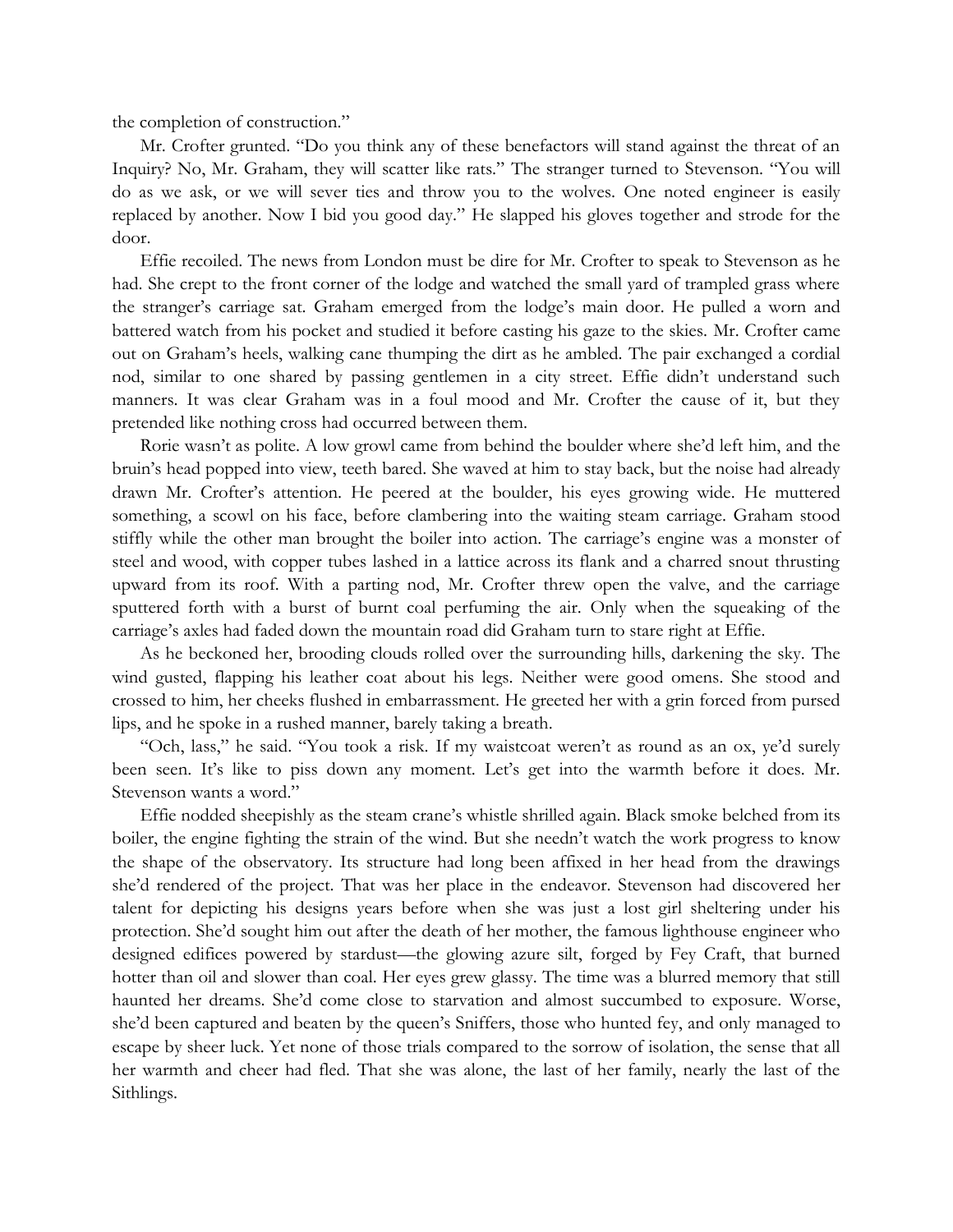Alone and yet not alone. She glanced at the dark shadows of forest sprouting from the hills ranging beneath the peak of Ben Nevis. How many of the other fey races hid there watching them? Pixies and brownies, gnomes and hogboons all still dwelt within the Highlands. The remnants of a Seily Court existed, yet her mother had taught her to be as wary of it as of the Scots. She could count on a single hand the number of fey she'd ever met, and none were likely to take her in if the need arose. Such was the way for many Sithlings. Despite their appearance, they lived between races, not quite human and not quite fey. Their blood derived from a sect of the Daoine Sith interbred with the Votadini, an ancient human clan whose might had receded under an onslaught of Scoti tribesmen. What remained centuries later could claim neither as kinsfolk.

Effie followed the man she considered an uncle into the lodge. Heat from the hearth enveloped her the moment she stepped inside, soothing away the bite the cold wind had left. Laid out on one of the tables were Thomas Stevenson's plans of the observatory, his lines and notes as formal and stiff as he was. On another perched the casing for one of his famous screens, a protective box for meteorological instruments. Its sides were angled slats designed to keep moisture from the instruments contained within, allowing them to collect data for weeks on end unattended. Her own worktable rested in a corner. A collection of colored charcoals, neatly arranged within a tin, sat atop a rendering of the observatory. Her drawings always held more flora than the bleak locations Stevenson chose to build on, and the observatory was no exception. Ben Nevis' crown boasted none of the hearty pines and spring flowers her depiction held, but that never seemed to bother her employer.

Stevenson greeted her with a curt nod and gestured to a chair by the hearth. He didn't make her wait long, once settled. "Our caller was Mr. James Crofter, a noted engineer whose father worked with Thomas Telford on the Great Canal." Effie's lips tugged at a smile. To Stevenson, names were always linked to matters of accomplishment. His own noted a long family line of engineers. "He came to us in haste with news from the coast. Murder has been done in the village of Duncairn."

Effie started. If given a dozen guesses, it was not the news she'd expected to hear. She read Stevenson's face, but it remained a stone mask. "Was it someone you knew?"

"A fisherman," answered Graham, bringing her a cup of tea, "An Ewan Ross. His boat capsized in the Bay of Lunan."

She took the cup, piping hot and full of sugar the way she liked, and breathed in its sweetness.

"The importance is not whom but the how," said Stevenson. "Fishermen in the area swear a host of rabid seals tipped Mr. Ross' boat, accosting it in unison. Not normal behavior to say the least."

She stifled a laugh. The poor fisherman deserved better, but the image of a group of seals harassing his vessel, barking and slapping the water with their flippers, was comical to her. "Surely these fishermen are mistaken in what they saw, or perhaps Mr. Ross agitated the seals in some manner. Perhaps they were trying to help the man." She glanced between the two men, wondering if they were jesting with her. "Yet I fail to see how one could call it murder."

"That's what I did say," said Graham. "The Scottish folk are long known for tales of fancy. Any dark bed of kelp becomes the Kraken in their minds."

Stevenson cleared his throat. "Putting Mr. Ross aside, there is a second account Mr. Crofter related. A week ago, a young lass was accosted on the road to Montrose, just outside of Duncairn. She suffered woefully and is much delirious, but describes her attackers as hairy imps slight of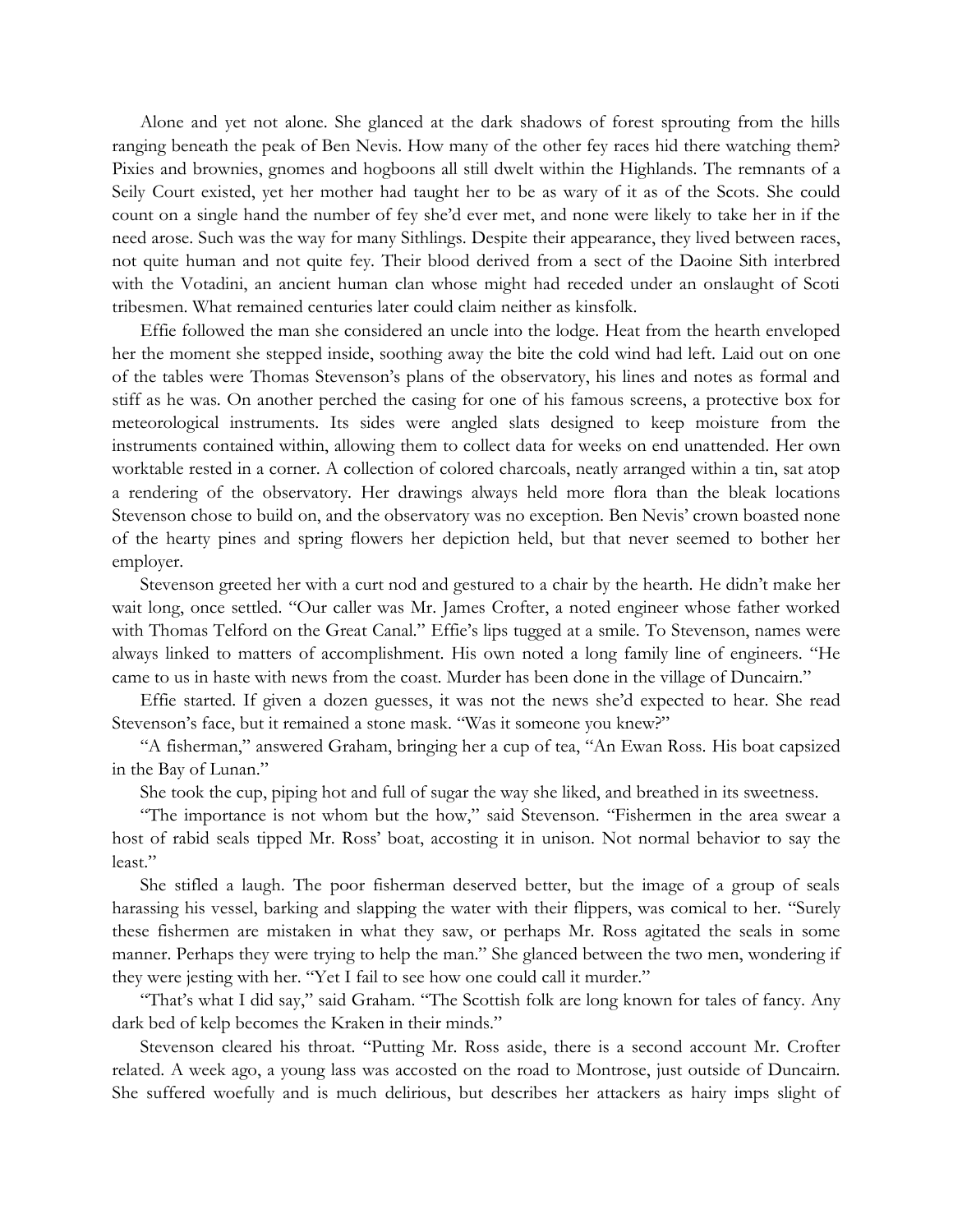stature, with sharp ears and wicked fangs. They battered her as she fled. She recovers now from a fractured skull and other wounds." Stepping to the table, Stevenson rested his fingertips on it. "Short, devilish imps with pointed ears. These creatures have a name. The Shetland folk call them trows."

"Bah, bollocks," spat Graham.

Effie blinked, taken aback by the certainty in Stevenson's gaze. "I had not believed trows real." Her cheeks flushed at the admission. Her knowledge of the fey races, and of Fey Craft, were scarce at best. Much that she knew had come from Stevenson.

"Real enough," said Stevenson, "though not seen in the Highlands for centuries. They are fell creatures not of the Seily Court."

She frowned. "I thought all fey were bound to the Seily Court, before the Leaving at least. The binding is what gave Fey Craft power in this world." That power had dwindled ever since the Daoine Sith abandoned Sidh Chailleann, their ancestral home.

"There are some fey the Seily Court cannot control. They form their own covenants, Unseily Courts they are called, though decades have gone since the last rumors of one's appearance."

"Oh," she said. She stared into her cup, feeling a bit lost. It seemed, every time matters of fey lore arose, she understood the least.

Graham read her expression. "Don't fret, lass. You still ken more of your blood than all of us together. Mr. Stevenson's just got more years of hearing tales than you." He winked. "Many more, by the top of his head."

She forced a smile. Graham often reminded her how young she still was. For all her curves, she was still recent to adulthood by human standards, let alone fey. Thinking on the accounts of Duncairn, she drew the simple connection. "You believe the two attacks are linked, and if these trow creatures did the one, then the seals were really—"

"Selkies," affirmed Stevenson.

"But that doesn't make any sense. Selkies are not wicked creatures. They shed their sealskins in favor of human form to lure men and women into loving them. They don't work in packs, nor accost fishermen at sea."

"I have never heard tale of such a thing either," said Stevenson. "Just the same, fey sightings have grown in past weeks across the Highlands, enough to reach the ears of Her Majesty's Fey Finders, and now with these attacks it is almost certain there will be an Inquiry."

Effie blanched. There hadn't been an Inquiry by the Sniffers in almost fifty years. Most in London called the fey hunters relics, the funds used to support them better used elsewhere. Yet as dire as the news was, it did not follow why Mr. Crofter had spoken of such immediate threats. There was more to the stranger's visit Stevenson wasn't telling her, something she hadn't overheard. She studied his face. Her foot tapped impatiently. Cheeks growing red, she forced herself to still and sip her tea. She could be more stubborn than a stone when it fancied her, but secrets foiled her patience. As much as anything else, curiosity had driven her into the world of man after the passing of her mother, the need to explore the enigma of their society. Yet even as a girl she had always quested after knowledge. Her mother had often scolded her, reminding her life wasn't a puzzle to be solved but a great riddle to be savored.

The lesson had rarely stuck.

She would need to pull the truth out of the man. "Rorie is in a foul temper," she said. "He wants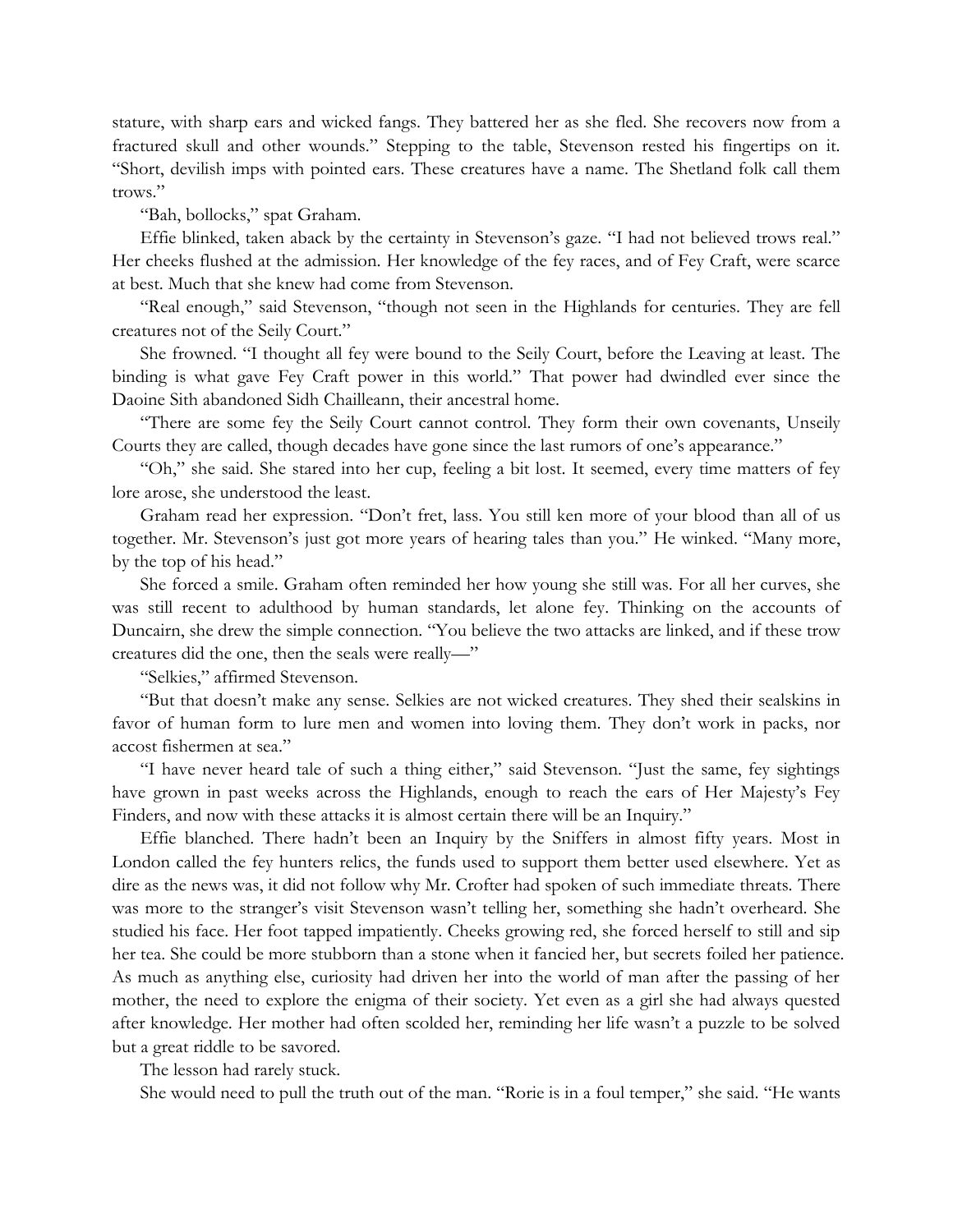to warn me of something, but I can't understand what. I thought it might be Mr. Crofter."

Graham traded a glance with Stevenson. "She's a woman more than twenty years grown. There's no sense as treating her like the girl she was."

Running a hand over his chin, Stevenson worked at the muscles of his jaw. "Parliament pushes for legislation to formally outlaw any association with the fey. That would include the use of Fey Craft—stardust, precisely—and the harboring of those with fey blood."

"Bah!" Graham cursed. "That kind of nonsense comes up every odd year. They'll make no ground with it. We've still friends enough in London."

Pain flashed in Stevenson's eyes. "That is not the worst of it, you well know, Mr. Graham." He turned to Effie. "The Society feels a sacrifice is in order, something to appease the crown and end talk of an Inquiry. They instructed I draw up a document listing the fey I am in contact with and hand it over to the crown."

Stevenson drew up his weight into a rigid posture, clasping his hands behind his back before speaking. "That is why Mr. Crofter came to us—to demand I betray dear friends."

Effie's blood ran cold, and she had to swallow hard to keep the tea in her stomach from surging upward. So that was it—the missing piece. To protect their investments, the Society wished to send her and Stevenson's other fey allies to the gallows. It was not strictly illegal to harbor pro-fey sympathies, but neither was it fashionable, and those who did often found themselves in prison or their fortunes waning. She sensed Rorie's seething hatred for Mr. Crofter and felt a fury of her own spring to life.

"Do they all know of me, then?" she asked.

"Not directly," answered Stevenson. "But they know I have enough involvement with the fey that I could perhaps influence the crown's good graces."

"You wouldn't!" Effie exclaimed.

"Of course not," Stevenson snapped. He turned from her to cool his temper, yet she thought nothing of his outburst. His benefactors had placed him in a horrible position. They would not let their investments fail; they had too much money at stake. Either he sacrificed the fey known to him, or they would find an engineer to run their projects who would. She had heard Mr. Crofter threaten as much, she now understood.

"It's a fool plan," spat Graham. "I should've skinned the man alive for suggesting such a cowardly thing. The Fey Finders would hang the fey and still seek an Inquiry in Duncairn. Better if this observatory falls to ruin."

Stevenson shook his head. "The Society will not allow that. But they do underestimate the devastation of an Inquiry; they see only what it would mean in London. Her Majesty's Fey Finders care naught whether a fey is good or fell, peaceful or sinister of purpose. Their aim is to demonstrate their own worth. Without check, they'll scour the coast and put to the question all they find, as they did during the Potato Famines a few decades ago. They'll use the Inquiry as a grand stage and propel these legislations through. From there, their wrath would spiral out of control." He pressed his palms against the table, though it appeared he would rather knock it over. "We cannot let that happen. We must strive to show the world that fey and human can coexist."

"What will you do?" Effie asked, eager to hear his thoughts. Part of what drew her to Stevenson was his work, always seeking to blend science with nature. He was a pure naturalist who used stardust to power his famous lighthouses, promoted harmony with the fey, and sought to canonize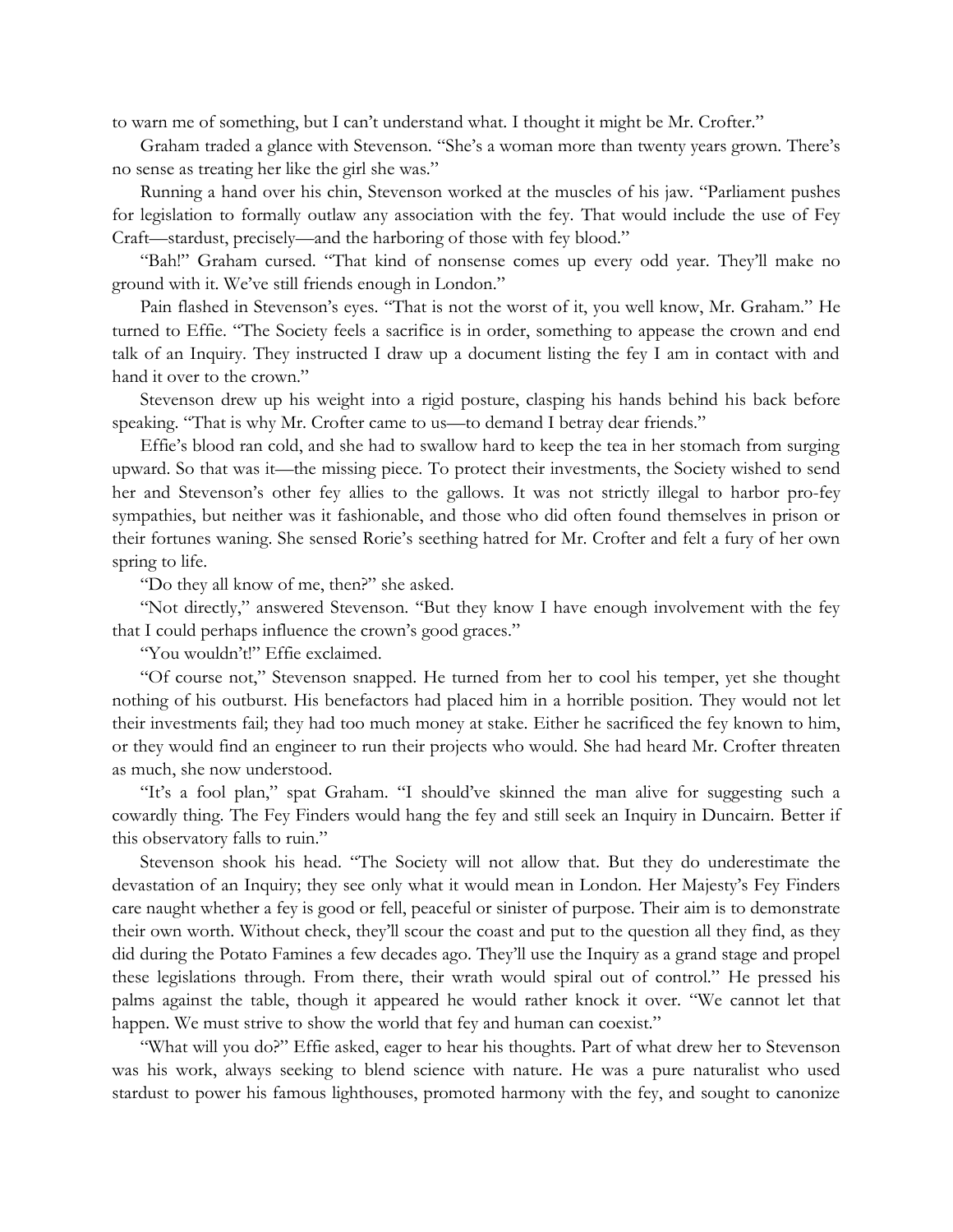their lore.

"We must sap the hatemongers of their advantage," said Stevenson. "I will stall them as best I can, but we must find the true motive and intent of these attacks before their Inquiry can come to bear. If the truth is known, there's a chance the Fey Finders will find no allies north of Edinburgh. The Scots have no fondness for London's authority."

Effie considered his words. She had no stomach for politics. Large crowds and public debate went against every fiber of her nature. But that did not mean she would wither away like some English violet. She could not let innocent fey fall victim to such a scheme as the Society planned. If Stevenson meant to unravel the truth of the attacks rather than appease his benefactors, it would take all his resources to hinder their enemies in Parliament, leaving nothing for Duncairn.

So to there she must go.

She rose, her mind settled. "If an Unseily Court exists in Duncairn, we must know of it before the Inquiry. It may be our best chance of gaining leverage, and our only chance to forestall Mr. Crofter's designs." Her words were heavy, but she stiffened her back against them. "I will go there and uncover the truth of the matter."

"What!" Graham barked. "You can't mean to go near that village. The queen's bastards will be crawling over it before the fortnight is through."

Effie swallowed to keep her voice from trembling. "There is danger, but to do nothing is to guarantee more fey will suffer." She faced Graham. "I can do nothing here to help; my presence might even bring greater danger if Mr. Crofter returns."

"You can do less against an Unseily Court!"

"If one exists," she reminded him. She tried to keep herself steady despite the knot forming in her gut. Graham and Stevenson had risked their lives and the fortunes of their families to let her in and give her a sheltered life. She would not balk at doing the same for them. "You are both needed here. At the least you cannot be seen in Duncairn. The scandal would link your names to whatever judgment the Inquiry handed down."

"There are others," huffed Graham. "I ken a man near Montrose who often trades with the fishermen of Duncairn." His tone was more tired than she had ever heard. "He knows much of the fey and has befriended a few in the area. I would have him handle this."

"If you could reach him," said Stevenson. "The man is a drunkard and hasn't responded to your missives in weeks."

"I'll speak with the fishermen and the girl's family," said Effie, "and if an Unseily Court exists, we will throw them to your benefactors and limit the crown's hand. It is the least either party deserves. Please, Mr. Graham, I must do something to protect the lives of the fey. I will not run and hide when I can offer aid instead."

"Bah!" Graham stammered, but his shoulders sagged in defeat. He spun on a heel and stormed out, slamming the door behind him.

The cold gust that rushed in made Effie shiver. She smoothed her coat and stepped closer to the hearth. Stevenson's face fell as blank as unmarked parchment, and he bent to scour over the observatory's designs. Effie knew Stevenson well enough to leave him be. Silent brooding was his nature, and she didn't take offense. To others it might seem he didn't care, but she knew he cared perhaps too much.

"Mr. Graham left his coat," she said. "I'll go after him."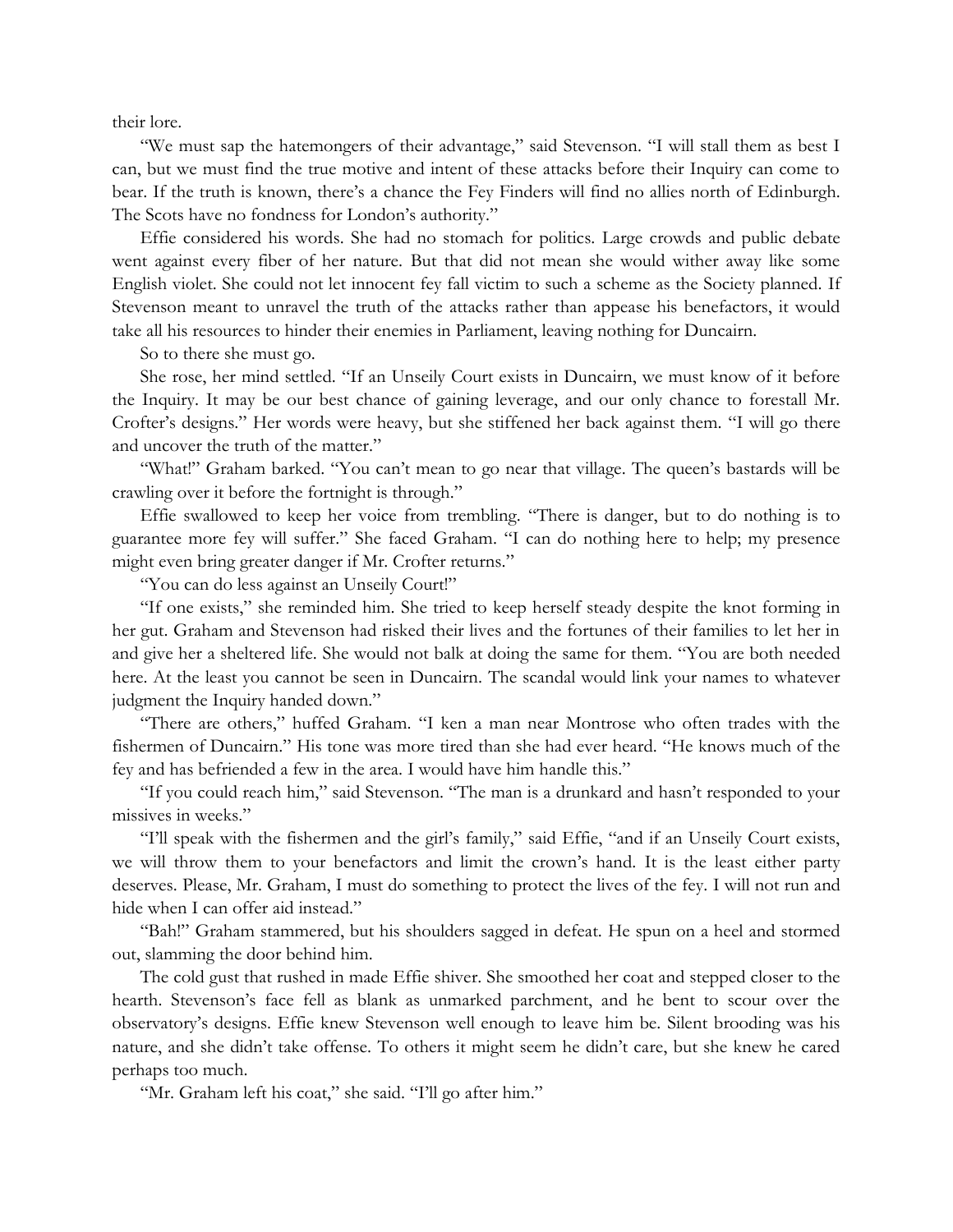She found Graham watching as the workmen set the observatory's giant lens in place. It was a moment they had planned for weeks. She knew a few of Graham's crew by name, but they all recognized her, giving her a cheery nod or word of greeting. Mr. Stevenson thought it a risk, yet she took that sentiment with a grain of salt. Where Stevenson placed prudence above mirth, Graham naturally exuded an honest warmth. He treated the crew like family and didn't employ a man he didn't trust.

"He should be seeing this." Graham had his arms folded across his chest. His cheeks and nose were rose-colored, as if he'd been nipping a few drams, but it was only from the wind.

"He has more pressing matters on his mind," said Effie, handing Graham his coat. She was not in a mood to speak in circles. "How dangerous are these creatures?"

Graham raised his eyebrow and stared at her askance. "If they're real? Dangerous enough you shouldn't go messing with them. It's a thick lad who pokes at a badger and doesn't expect to get bit."

"But you doubt trows exist?"

Graham stomped his boots for warmth. "I think Stevenson's nose has sniffed after funding for so long that it doesn't know a fart from a flower." Her eyes narrowed, and he held up a hand for her pardon. "This observatory is funded by landowners hoping its weather data will lead to better crop growing. They don't give a cuss about Acts of Parliament or the stars or the fey or any other bit of science that doesn't put more money in their pockets."

He pointed down the road. "That man, Crofter, is from Newcastle where the Hostmen lord over the coal trade for the entire empire. They aren't the type of men one should meddle with, and I wouldn't doubt the bugger is afoul of them."

"And Mr. Stevenson has been led down this path before." Effie finished Graham's thought. The affair with the lighthouse engineer, John Wigham, had left Stevenson accused of reckless slander, his name tarnished forever in the eyes of many in the scientific world.

"He's blinded by his own interests," said Graham.

"It is the fey's interest too," said Effie. "We are also his benefactors and have no other voice. The constabularies will not defend us. The magistrates of Edinburgh are bought and paid for by men who proclaim us the offspring of Black Donald." She stopped short of mentioning Graham's own interests, those of the French merchants who stocked his warehouses full of goods.

Graham gave her a cheery smile, but she saw the doubt and fear behind it. "We have enemies, lass. Too right. Some we know of, some we don't. I can't say as I understand what's going on myself, and that's what frightens me most. There's a strange feeling to this whole ordeal." The smile dropped from his face. "Robert Ramsey is a good man and no drunkard."

She rested a hand on his arm. "I will inquire after him."

He squirmed in frustration. "The tale of this Mr. Ross being killed by selkies is foolishness, and no doubt the other attack was carried out by some drunken rogue. The lass is just mistaken in what she saw or embellishing the tale for some reason." His skepticism made her love him more. It was the concern of a father not believing night had fallen, if only so his child could play in the sun a little longer.

"I've lived a happy life these past years, sheltered from those who would do me harm. That was your doing, yours and Mr. Stevenson's. It's time I repaid you the favor."

Graham's eyes grew moist. "Be careful, lass. The queen's appointed a new Fey Finder General,